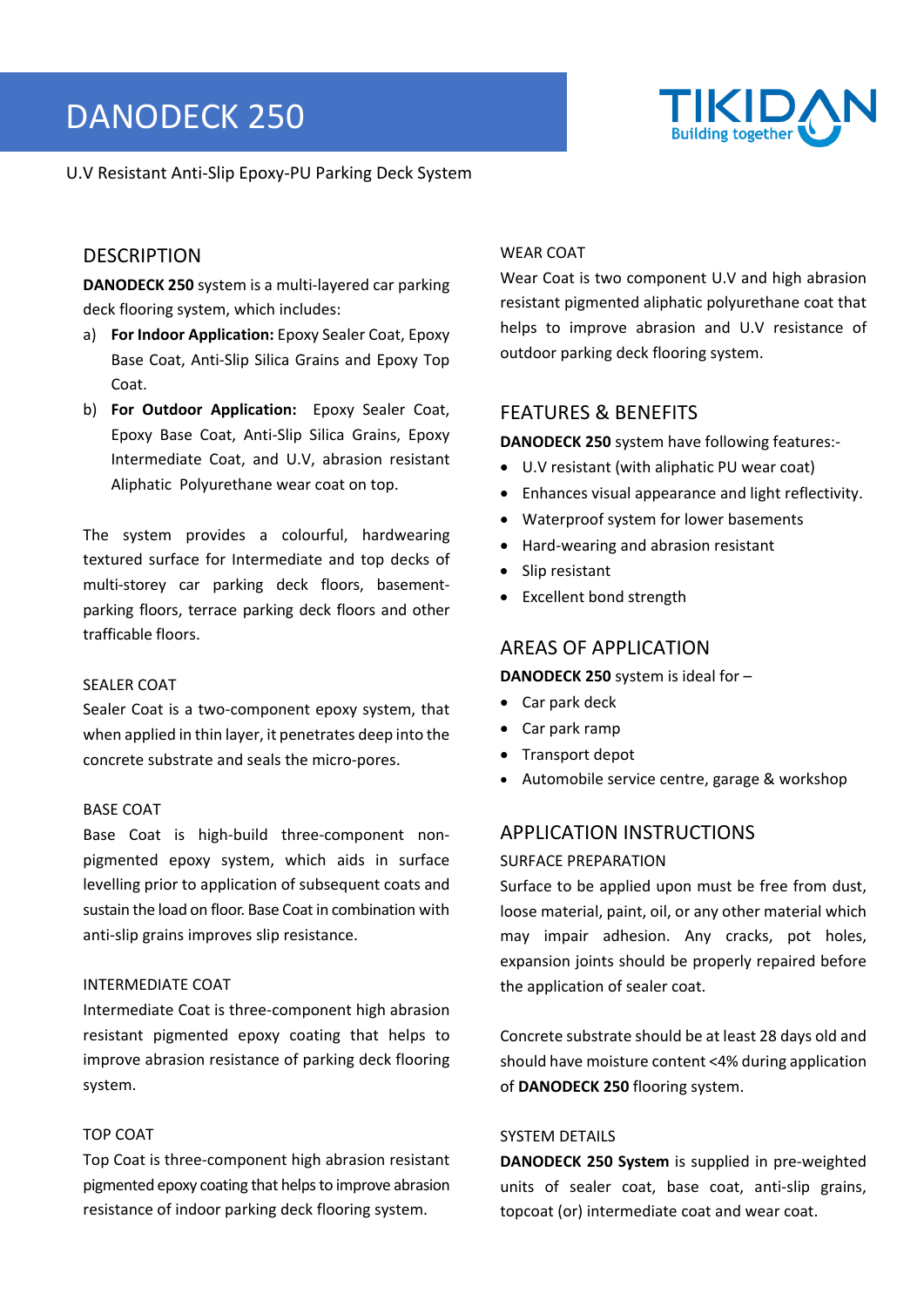

#### **FOR INDOOR APPLICATION:**

The system consists of:

Sealer Coat: Sealer Coat is supplied in pre-weighed two components (Resin and Hardener) ready to use on site. Preferably use slow speed electric stirrer for mixing the two components.

Add gradually **Sealer Coat Hardener** to **Sealer Coat Resin** in a vessel and stir until homogenous mix is obtained. Apply the mix by brush or roller on to the well prepared dry surface  $\omega$  5 to 7 m<sup>2</sup>/Kg.

Actual coverage will depend on the surface texture and porosity of the substrate. If require, apply second coat of Sealer Coat. Maintain an interval of 12 to 16 hour between the coats.

**Base Coat:** After sealer coat is dry, apply Base Coat. Base Coat is supplied in pre‐weighed three component (Resin, Hardener and Filler) ready to use on site. Preferably use slow speed electric stirrer for mixing components.

Add gradually **Base Coat Hardener** to **Base Coat Resin** in a vessel and stir until homogenous mix is obtained. Finally add **Base Coat Filler** to the mix and stir until homogeneous mix is obtained. Spread the prepared mix to required thickness using flat trowel.

Immediately after application of Base Coat, broadcast Anti-Slip Silica Grains in excess @ 2 to 4 Kg./m<sup>2</sup> on wet Base Coat covering the entire surface. When the Base Coat is hardened, preferably after 18 to 24 hours of application of Base Coat, excess un‐bonded anti‐ slip silica grains shall be removed using vacuum.

**Top Coat:** After removing the excess un‐bonded anti‐ slip silica grains, apply Top Coat. Top Coat is supplied in pre‐weighed three components (Resin, Hardener and Colouring Paste) ready to use on site.

Preferably use slow speed electric stirrer for mixing the three components.

Add gradually **Top Coat Colouring Paste** to **Top Coat Resin** in a vessel and stir until homogenous coloured mix is obtained. Finally to the prepared coloured mix, add **Top Coat Hardener** and stir until homogenous coloured mix is obtained. Apply the mix in two coats  $\omega$  3 to 5m<sup>2</sup>/Kg., per coat using roller and allow it to dry. Maintain an interval of 8 to 16 hours between the coats.

#### **FOR INDOOR APPLICATION**

The system consists of:

Sealer Coat: Sealer Coat is supplied in pre-weighed two components (Resin and Hardener) ready to use on site. Preferably use slow speed electric stirrer for mixing the two components.

Add gradually **Sealer Coat Hardener** to **Sealer Coat Resin** in a vessel and stir until homogenous mix is obtained. Apply the mix by brush or roller on to the well prepared dry surface  $\omega$  5 to 7 m<sup>2</sup>/Kg.

Actual coverage will depend on the surface texture and porosity of the substrate. If require, apply second coat of Sealer Coat. Maintain an interval of 12 to 16 hour between the coats.

**Base Coat:** After sealer coat is dry, apply Base Coat. Base Coat is supplied in pre‐weighed three component (Resin, Hardener and Filler) ready to use on site. Preferably, use slow speed electric stirrer for mixing components.

Add gradually **Base Coat Hardener** to **Base Coat Resin** in a vessel and stir until homogenous mix is obtained. Finally add **Base Coat Filler** to the mix and stir until homogeneous mix is obtained. Spread the prepared mix to required thickness using flat trowel.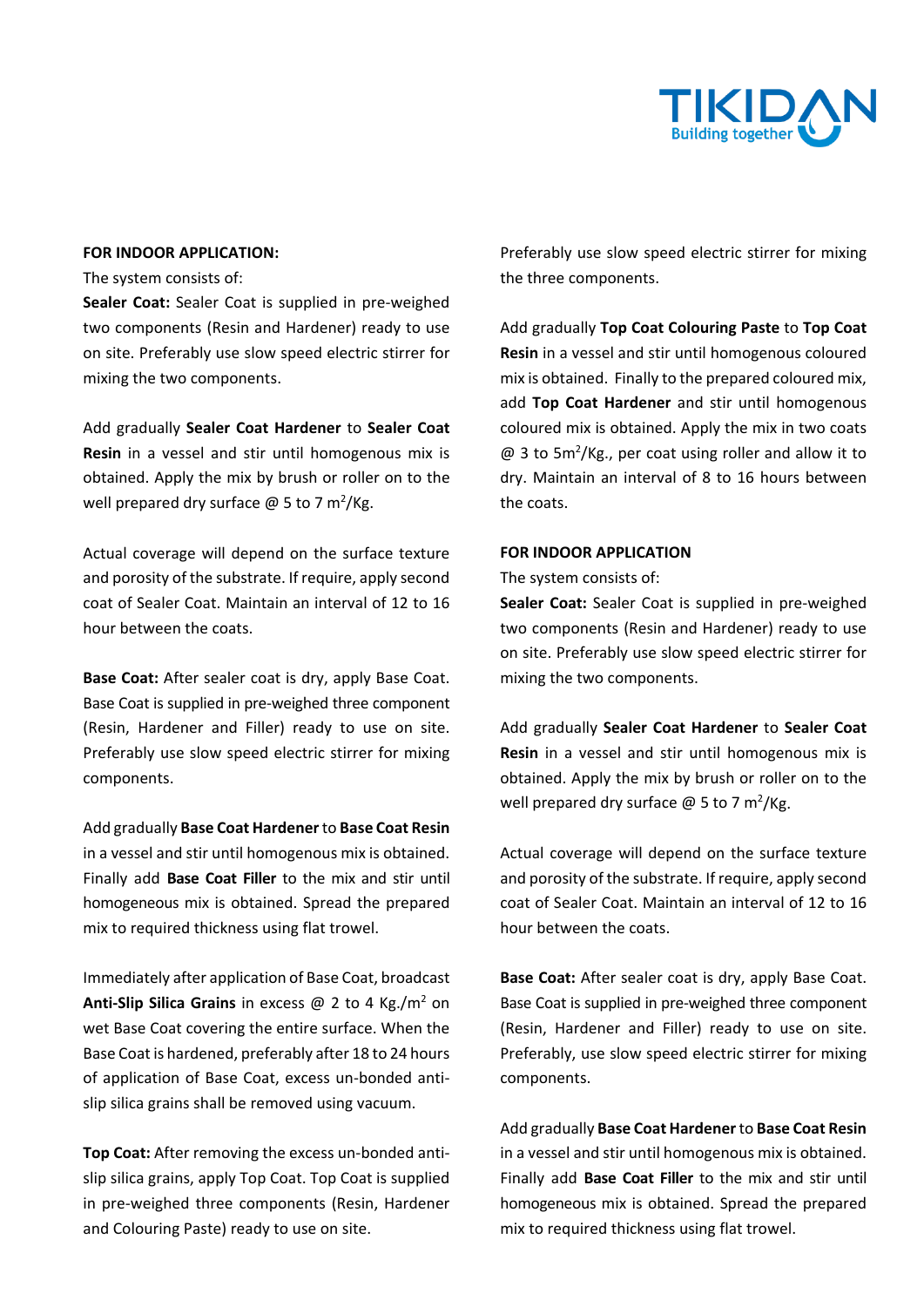

Immediately after application of Base Coat, broadcast Anti-Slip Silica Grains in excess @ 2 to 4 Kg./m<sup>2</sup> on wet Base Coat covering the entire surface.

When Base Coat is hardened, preferably after 18 to 24 hours of application of Base Coat, excess un‐bonded anti‐slip silica grains shall be removed using vacuum or suitable methods.

**Intermediate Coat:**  After removing the excess un‐ bonded anti‐slip silica grains, apply Intermediate Coat. Intermediate Coat is supplied in pre‐weighed three component (Resin, Hardener and Colouring Paste) ready to use on site. Preferably, use slow speed electric stirrer for mixing components.

Add gradually **Intermediate Coat Colouring Paste** to **Intermediate Coat Resin** in a vessel and stir until homogenous coloured mix is obtained. Finally to the prepared coloured mix, add **Intermediate Coat Hardener** and stir until homogenous coloured mix is obtained. Apply one coat of the mix  $\omega$  3 to 5m<sup>2</sup>/Kg., using roller and allow it to dry.

**Wear Coat:** After Intermediate Coat is dry, apply U.V and abrasion resistant Wear Coat. Wear Coat is supplied in pre‐weighed two component (Pigmented Resin and Hardener) ready to use on site. Preferably, use slow speed electric stirrer for mixing components.

Add gradually **Wear Coat Hardener** to **Wear Coat Resin** in a vessel and stir until homogenous coloured mix is obtained. Dilute the prepared mix with 20% water by weight of Resin to ease the application.

Apply two coats of the prepared mix by roller on to the dry intermediate coat  $\varpi$  8 to 10 m<sup>2</sup>/Kg./coat. Keep an interval of 12 to 16 hour between two coats.

## CLEANING OF TOOLS

Tools and equipment contaminated with liquid **DANODECK 250** system shall be cleaned with Thinner or suitable solvent. Cleaning should be done before it starts to gel or harden.

## STORAGE

**DANODECK 250** must be stored above 5°C. Store under the shed & protect from extremes of temperature, heat, direct sunlight, sparks and children. The shelf life of these products shall be 12 Months from the date of manufacture in sealed unopened container.

## SAFETY PRECAUTIONS

As with all chemical products, care should be taken during use and storage. Use gloves, goggles and barrier cream. Avoid contact with skin. Ensure adequate ventilation during application. For further detail, refer to Material Safety Data Sheet.